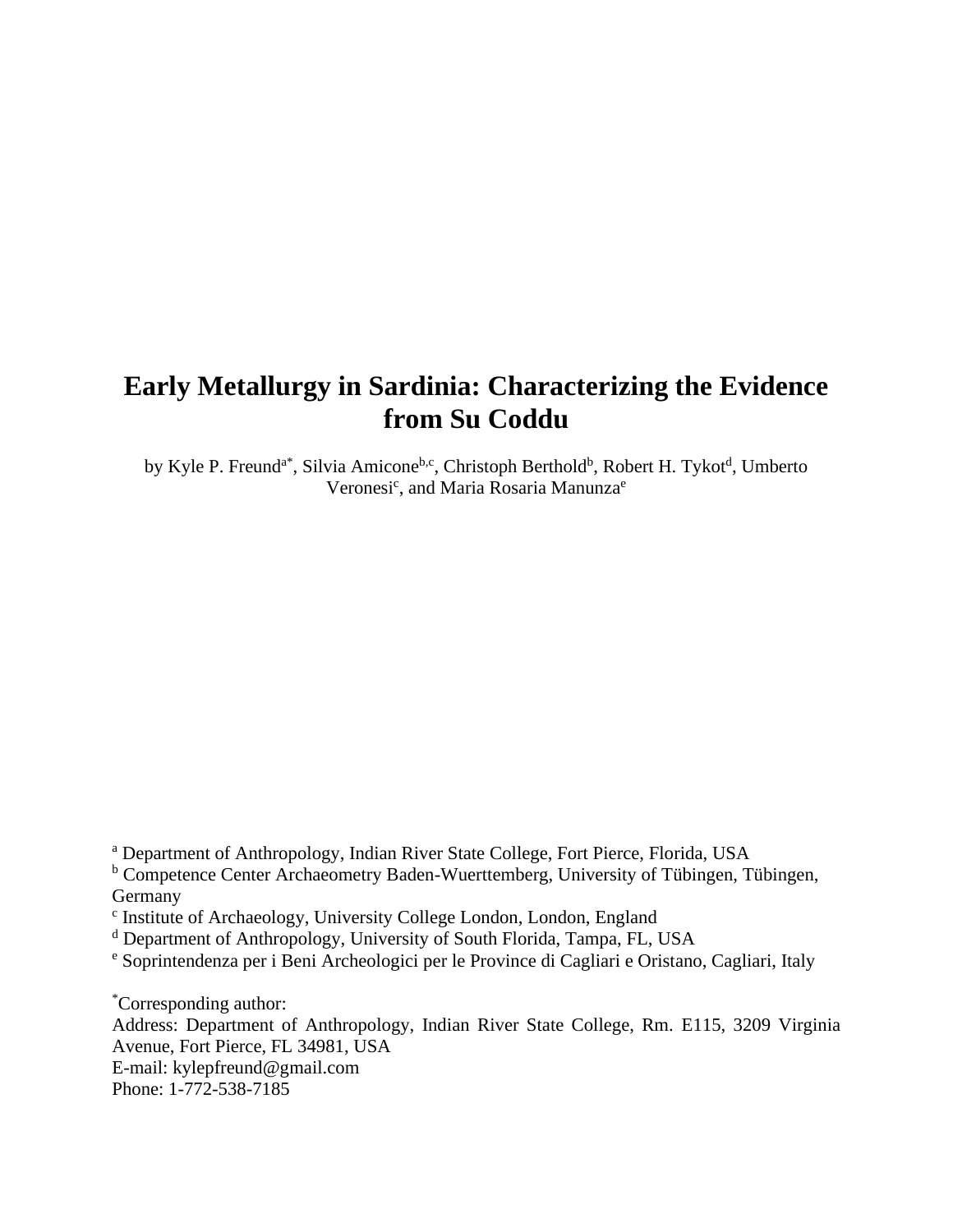# **Abstract**

This paper contextualizes analyses of a collection of metal artifacts and ostensible metallurgical slag from the prehistoric settlement of Su Coddu in south-central Sardinia (ca. 3400- 2850 BCE). To characterize the types of metals and associated alloys utilized by the earliest residents of Su Coddu, two pins and an unshaped lump of unknown composition were analyzed using portable XRF spectrometry. In addition to metal artifacts, a large quantity of putative slag was discovered at the site that is consistently cited as the earliest evidence of *in situ* smelting in prehistoric Sardinia. To reconstruct firing temperatures and characterize mineral phases, four samples of the overfired material were selected for thin section petrography and powder XRD analysis.

The results of this study indicate that the two pins were made of copper while the unshaped lump was composed of pure lead, making it the earliest lead-based artifact on Sardinia. XRD and petrographic analyses of the fired "slags" reveal that these samples are unrelated to metallurgical smelting and are likely burnt wall coatings whose mineralogical phases correspond with unfired plasters also recovered from the site. These results in combination contribute towards understanding early metallurgical practices in Sardinia and are relevant in reconstructing the events that have shaped the life history of Su Coddu.

**Keywords:** Sardinia, Neolithic, Archaeometallurgy, Powder X-ray Diffraction (XRD), Thin Section Petrography, Portable X-Ray Fluorescence (pXRF) Spectrometry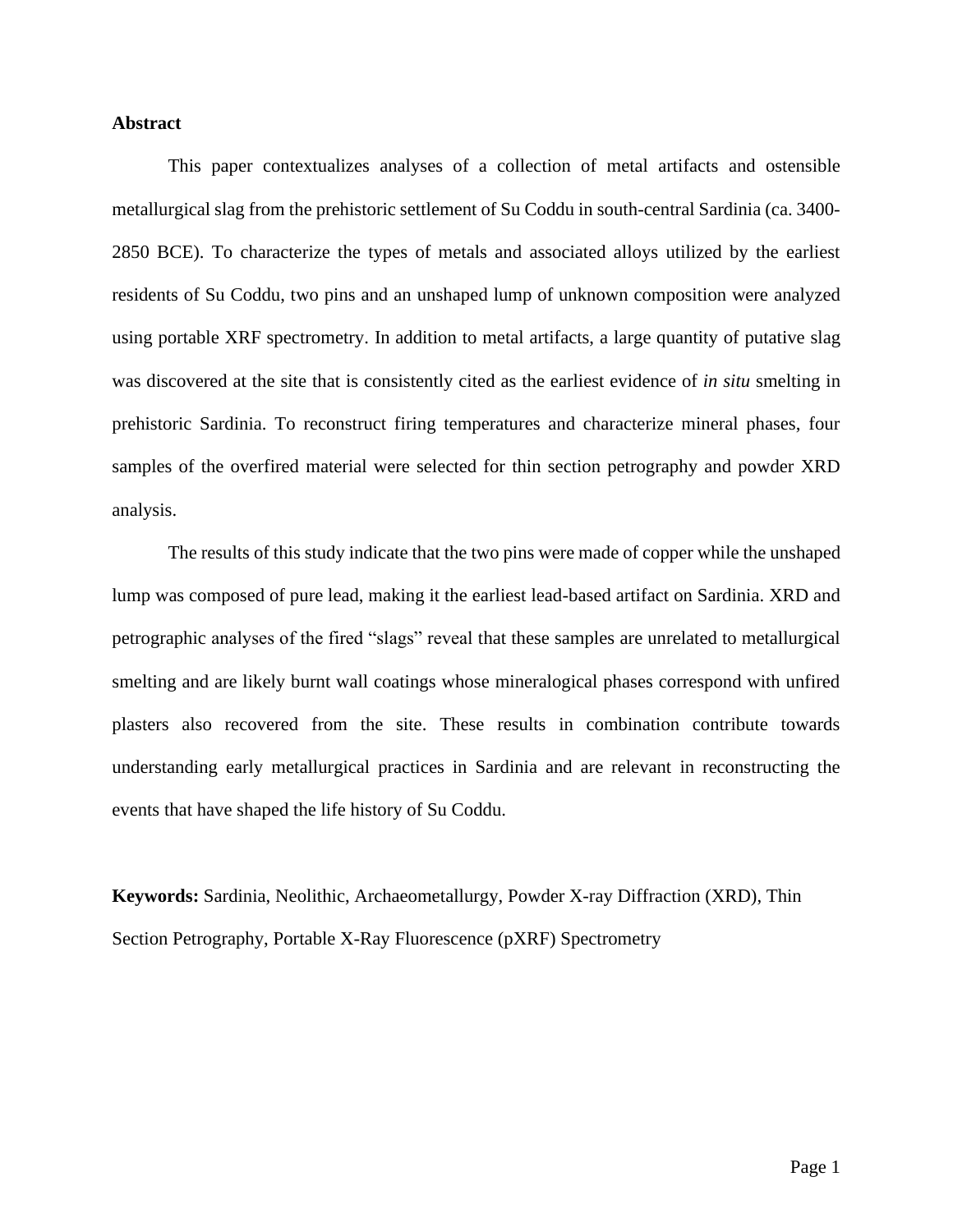## **Introduction**

This paper concerns analyses of an assemblage of metal artifacts and apparent slag from the site of Su Coddu/Canelles in south-central Sardinia (ca. 3400-2850 BCE; Fig. 1). The site is important because it contains some of the earliest evidence of metallurgy on the island and has been argued to provide clear indications of *in situ* smelting as early as the mid-to-late fourth millennia BCE (Dolfini 2013; Usai 2005). While Su Coddu is a well-established locus of early metal technology, there has been limited archaeometric testing of the associated artifacts to better characterize pyrotechnological practices at the site and to infer the technological capabilities of the earliest metalworking communities on the island. Despite the clear presence of metal technology in Late Neolithic Sardinia, the results of this study reveal that there is no unequivocal evidence for copper, silver, or lead-based smelting at this time.

Su Coddu is a prehistoric village that occupies an area of approximately six hectares and is made up of both simple huts as well as more complex multi-room structures and associated wells and silos (Fig. 2). The site was originally excavated in the early to mid-1980s by Giovanni Ugas (Ugas et al. 1985) and later from 1994-2014 under the direction of Maria Rosaria Manunza in collaboration with the University of Cagliari, the University of Sassari, and the Archaeological Superintendency of the provinces Cagliari and Oristano (Manunza 2007-2012; Manunza et al. 2005-2006). A series of radiocarbon dates situate the earliest occupation of the site at the Late Neolithic Ozieri phases of the mid-fourth millennium cal BC. This is an era of significant cultural transformation in Sardinia as represented by island-wide settlement expansion, new pottery typologies, and the adoption of metal technology (Malone 2003: 262). Indeed, Su Coddu gradually grew in size through the Sub-Ozieri phases of the early third millennium cal BC to occupy an area of roughly 1.5 hectares known as Canelles (Melis 2009: 85; Melis et al. 2007). Later phases of site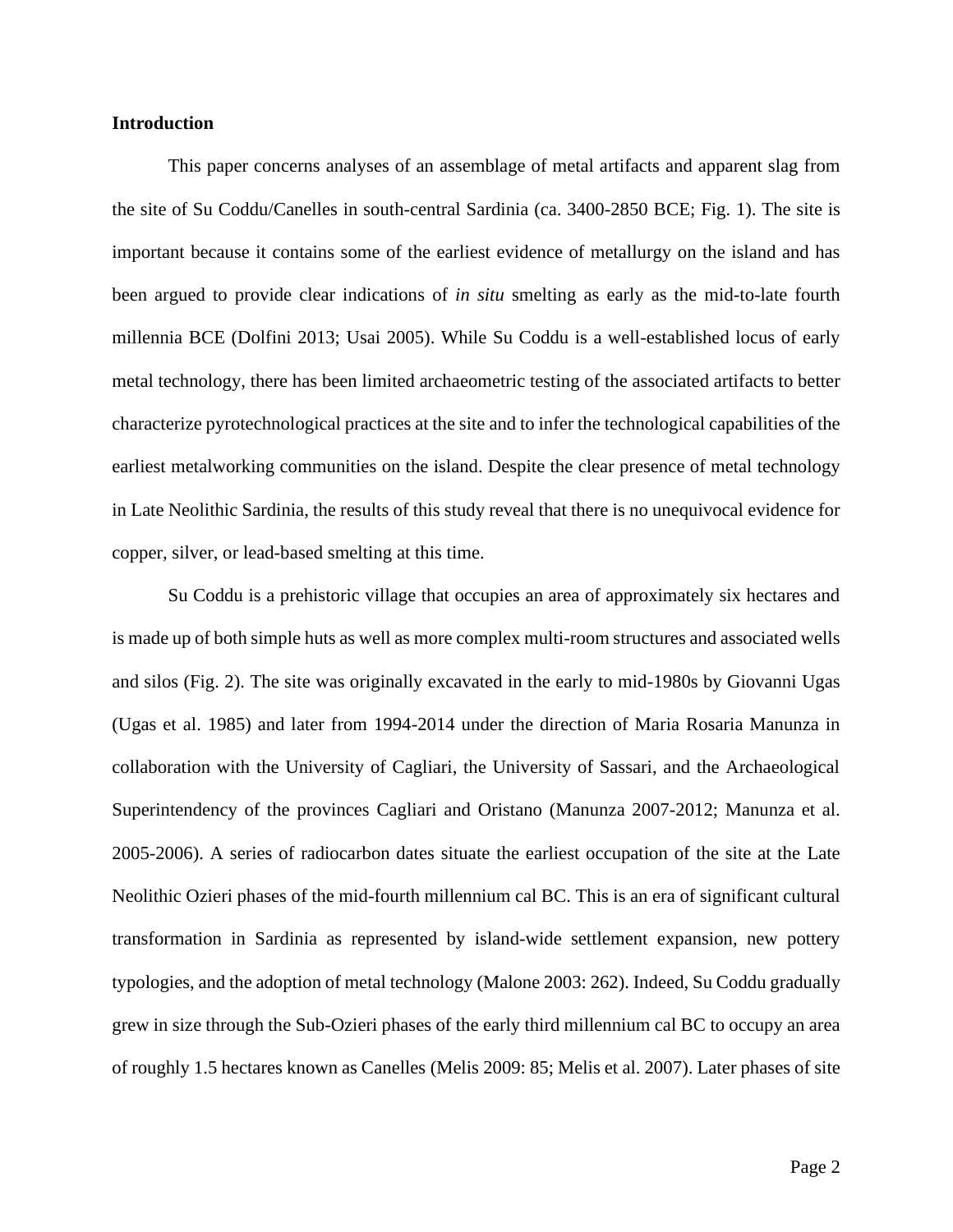occupation through historical times have also been recognized, which includes the discovery of slag that points to bloomery iron smelting (Charlton et al. 2010; Humphris and Rehren 2013; see Online Resource 1 for analytical data).

To appreciate the types of metals and associated alloys utilized by the earliest residents of Su Coddu, two pins and an unshaped lump of unknown composition were elementally characterized using portable X-ray fluorescence (pXRF) spectrometry. A sample of four ostensible slag artifacts were also characterized using thin section petrography and powder X-ray diffraction (XRD) to reconstruct mineral phases, firing temperatures, and to clarify these artifacts' association with metallurgical smelting. The results of this study in combination contribute towards understanding early metallurgical practices in Sardinia and are relevant to broader debates about the origins of metalworking within the wider central Mediterranean region.

#### **Situating the Su Coddu Study**

The earliest metalworking communities of the central Mediterranean appear in northern Italy during the Late Neolithic phases of the mid-fifth to early fourth millennia BCE, where locally available sources of copper and silver in the Alps made smelting possible (Dolfini 2013: 145; Kassianidou and Knapp 2005: 219). Sardinia also sees evidence of early metal technology dating to the mid-to-late fourth millennium BCE (Dolfini 2014; Melis 2009). Early metals on Sardinia consist of copper and silver pins, daggers, and rings found at a range of sites across the island, including Cuccuru Arrius, Grotta Sa Korona di Monte Majore, Montessu, Monte d'Accoddi, Pranu Muteddu, and Terramaini (see Fig. 1; Usai 2005; Lo Schiavo 1989). Locally available sources of copper and silver facilitated the adoption and proliferation of metalworking on the island from the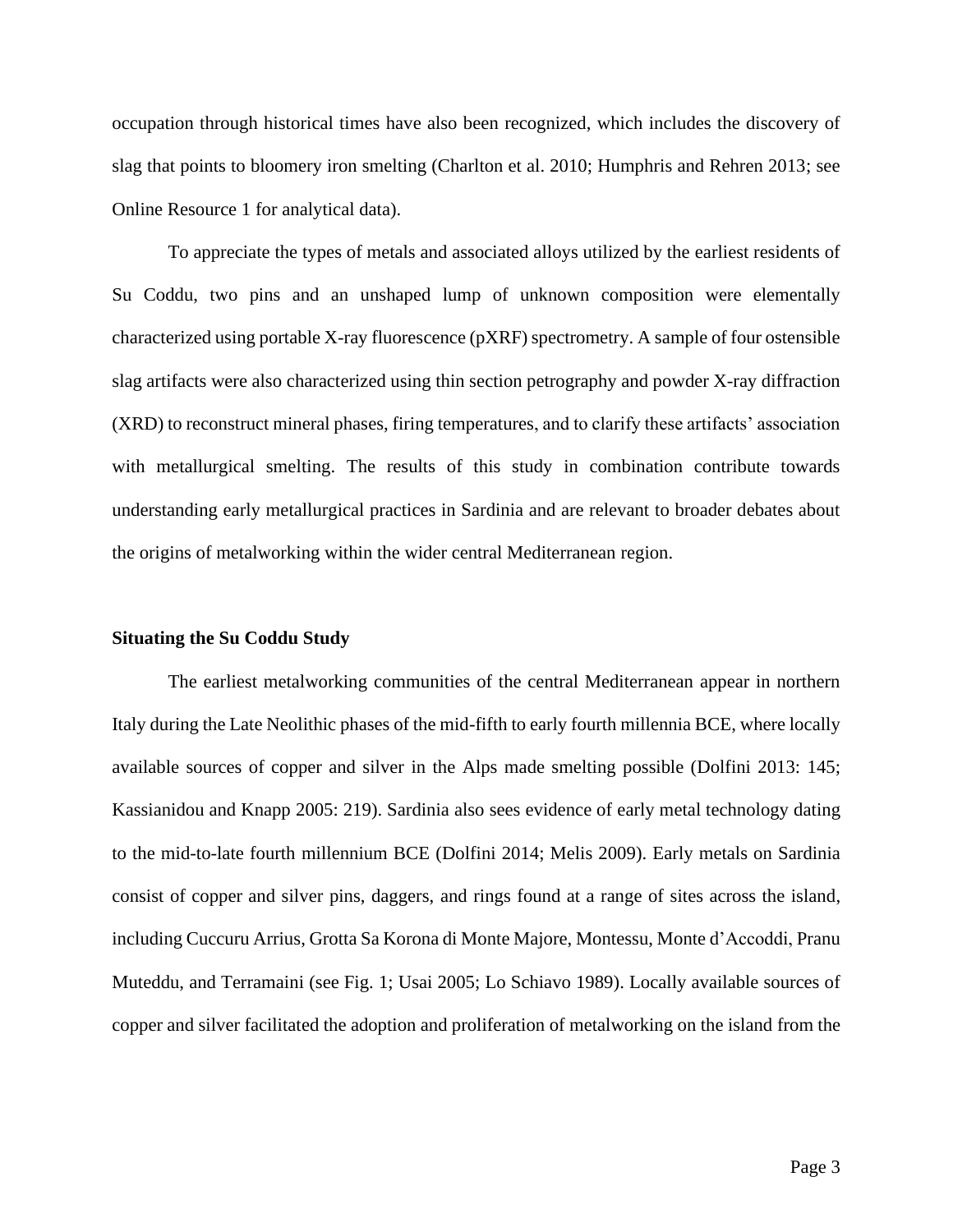Copper Age onwards (see Valera and Valera 2005), but metal artifacts predate this period and it is currently unclear when these raw materials first began to be utilized.

At present, the earliest evidence for *in situ* metalworking on Sardinia is solely testified by ostensible slags found at Su Coddu and possible crucible fragments from Monte d'Accoddi and Terramaini (Manunza 2005; Melis 2000: 83, Melis 2009: 87; Skeates 1993; Ugas et al. 1989). Nevertheless, Manunza et al. (2005-2006) have more recently suggested that these "slags" could in fact be related to ceramic pyrotechnology as opposed to early smelting processes. This study contributes to these debates by providing a much needed archaeometric assessment of the metallurgical evidence (cf. Dolfini 2013: 140; Melis 2005: 558).

#### **Methods**

This study combines several analytical techniques to analyze a total of seven artifacts from Su Coddu (Table 1).

#### *Portable X-Ray Fluorescence (pXRF) Spectrometry*

The use of pXRF to characterize metal alloys has been applied throughout the Mediterranean, including Sicily (Caponetti et al. 2017; Vianello and Tykot 2017), Cyprus (Charalambous et al. 2014), and Israel (Shalev et al. 2014). Major advantages of these analyses are that they are non-destructive and can provide results both quickly and cost-effectively. Nevertheless, they are surface analyses whose readings can be skewed due to the presence of superficial contamination, often in the form of increased Fe, Mn, or Zn readings that must be accounted for in any interpretation; testing multiple spots across the surface of an artifact is also necessary to detect erroneous measurements (Liritzis and Zacharias 2011; Tykot 2016). For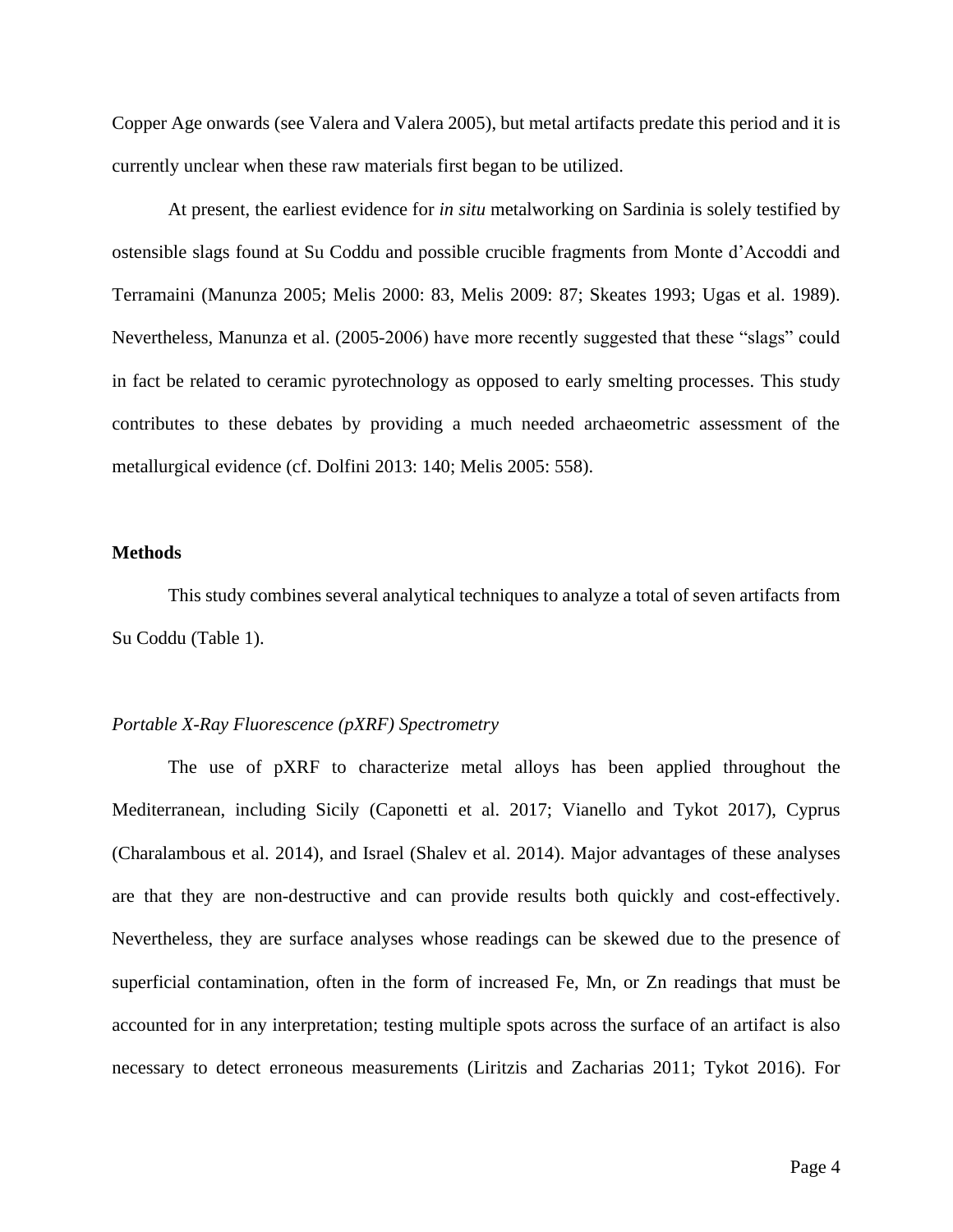quantitative analysis, proper calibration standards in the form of pure and alloyed metals analyzed by the same instrumentation are needed to account for matrix effects and obtain valid results (Orfanou and Rehren 2015; Speakman and Shackley 2013: 1439).

For this study, a Bruker Tracer III-SD pXRF machine was used to analyze three metal artifacts from Su Coddu, in turn taking three separate measurements along the length of each artifact and averaging the results (Fig. 3a, 3b). Each run lasted 60 seconds at 40 kV/4 mA with no vacuum. A filter composed of 12 mm Al and 1 mm Ti was placed directly into the machine to enhance results for the elements of interest (Ag, As, Cu, Fe, Pb, Sn, and Zn). The raw data were calibrated using an established program for copper-based metals whose standards were analyzed by the same instrumentation (see Vianello and Tykot 2017). In addition to elemental characterization, each artifact was analyzed typologically, and the maximum length, width, and thickness of each artifact was recorded.

#### *Powder X-ray Diffraction (XRD)*

Powder XRD allows for the characterization of minerals that cannot be recognized in thin section petrography due to their small size, such as clay minerals or new phases formed during firing (Maggetti 1994). XRD measurements of minerals present in ceramics can also help identify the interval of temperatures at which ceramics were fired, since particular minerals are indicators of changes that occur during the firing process; examples include hematite, magnetite, cristobalite, mullite, calcite, montmorillonite, illite, vermiculite, and feldspars (Maggetti 1982; Maritan 2004; Nodari et al. 2007).

As part of excavations at Su Coddu, a large quantity of light and porous overfired material was discovered (Fig. 3c), and four of these samples were selected for analysis using a Bruker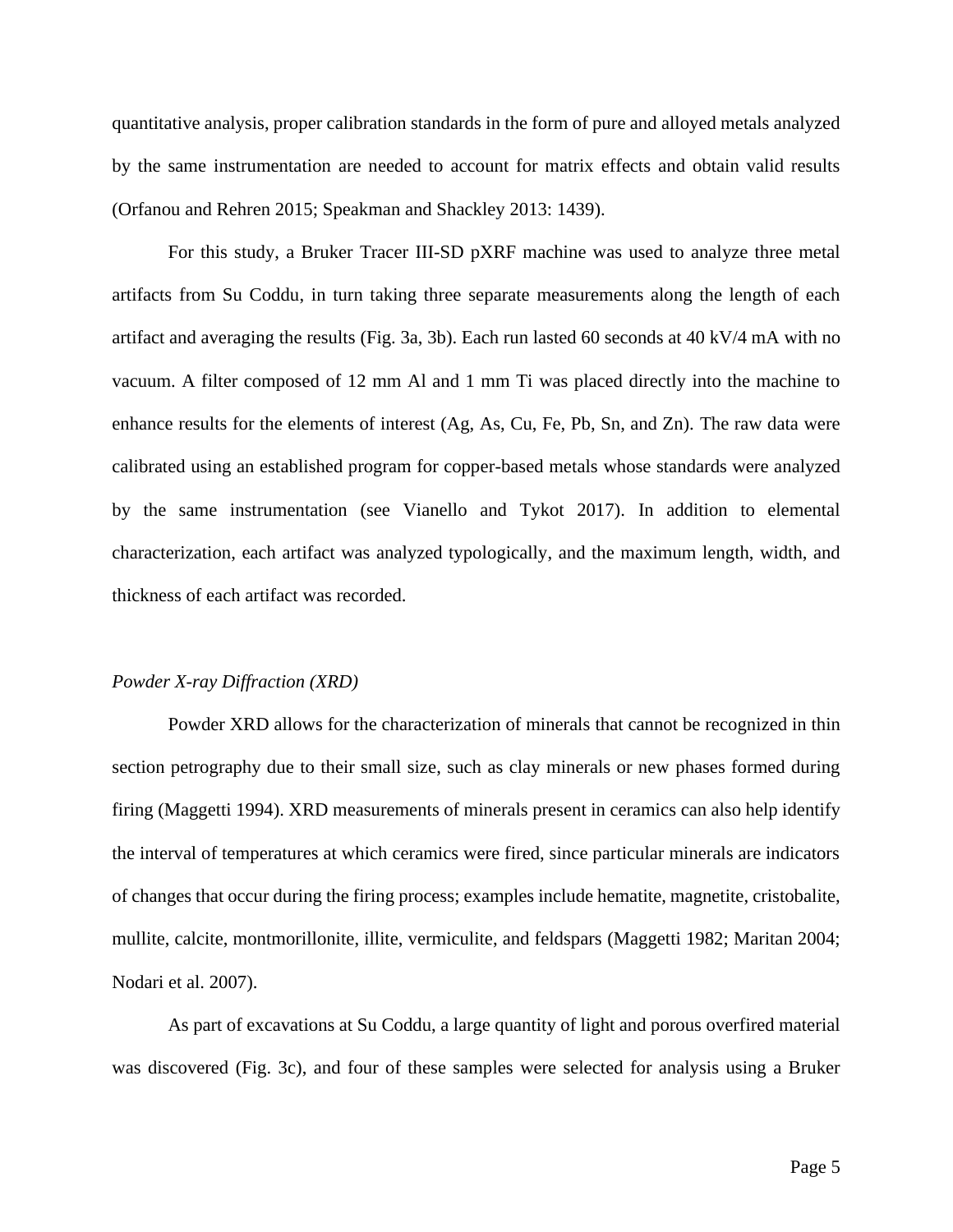D8Advance powder diffractometer with a Cu-X-ray tube running at 40kV/20mA, Goebel mirror optic, 0.2 mm divergence slit, fixed knife edge to suppress air scatter, rotating sample, and a VÅNTEC-1 Detector. Before being powdered, inner parts of three artifacts were separated and cleaned with an ultrasonic finger using deionized water to reduce contamination from the ground. For the fourth artifact (IRSC-93) this procedure was not possible due to the small sample size.

## *Thin Section Petrography*

Pottery petrography consists of the description, classification, and interpretation of ceramic thin sections, adopting techniques from geology and soil micromorphology to gain insights into technological aspects of ceramic materials (see Quinn 2013). Four samples of the overfired material were selected to be analyzed with this technique. These sections, after having been consolidated with an epoxy resin, were lapped with silicon carbide powder (600 grain size) and pasted over a glass slide. The samples were then ground to approximately 40 μm using a Buehler PetroThin thin-sectioning system. Finally, they were brought to ca. 20-30 μm thickness, again using silicon carbide powder (600 to 900 grain size) and covered with a removable transparent varnish. The thin sections were analyzed in XP and PPL with a Leica DM 2500P.

#### **Results**

Table 2 provides a breakdown of the elemental composition of each of the three metal artifacts analyzed with pXRF in this study. The low standard deviations represented in the three separate analyses per artifact suggest a uniform consistency. The first two artifacts are copper pins of 62 and 72 mm in length respectively. They are almost pure copper, with less than 1% arsenic. A minor quantity of iron was present in the samples at  $0.2 \pm 0.1$  and  $1.6 \pm 0.2$  % respectively,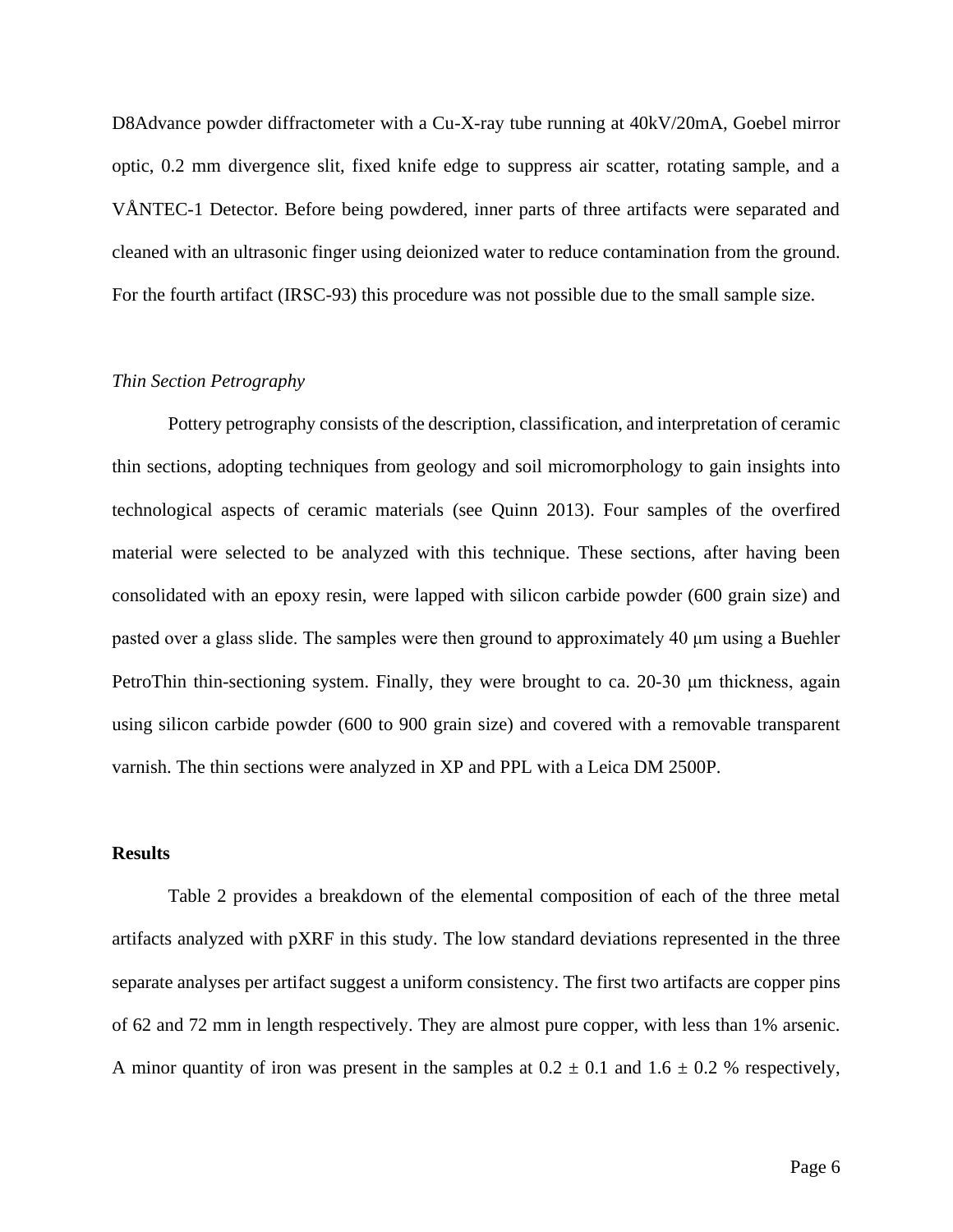which indicates an overall lack of iron in the copper ores or that no iron oxides were utilized during the slagging process. The copper pins are typologically consistent with finds from the contemporaneous sites of Cuccuru Arrius and Monte d'Accoddi. While the functions of these artifacts are unknown, their square profiles and tapering along their lengths have led scholars to suggest their use as awls or possibly pins used to fasten fabric or clothing; their use in flint pressure flaking has also been suggested (Dolfini 2014; Pearce 2000).

The third metal artifact analyzed has no recognizable shape and is composed of pure lead, measuring 25 x 19 x 8 mm in size. Lead has a low melting point, and possible functions of an artifact of this type include its use as a sealer for filling spaces in masonry, clamps for repairing pottery, ammunition for slings, and as a possible alloy (Atzeni et al. 2005: 164).

The combination of petrographic and XRD analyses of the four overfired samples reveal that they are composed of quartz, cristobalite, calcite, and feldspar (Figs. 4-5). The identification of feldspar only in the non-ultrasonically cleaned sample, IRSC 93, likely points to contamination from the soil. The cristobalite within all of the fired samples suggests that these materials were heated to temperatures above 1000°C. This interpretation is also supported by the clearly visible glass hump in all of the diffractograms, which is a clear indication of a certain amount of a former melt now existing as a glassy amorphous matrix. In addition, the absence of optical activity (isotropic behavior) within the matrix and the presence of bloating pores in the thin sections is an indication of the high temperatures to which these materials were exposed (Quinn 2013: 199). The high temperatures involved in combination with the overall lack of copper or mineral phases typical of copper smelting (e.g. cuprite, spinel, delafossite, etc.) or related to metallurgical wastes (wustite, fayalite, or magnetite) suggests that these samples are unrelated to metallurgical smelting (see Bachmann 1982; Radivojević et al. 2010). The clearly identifiable presence of calcite in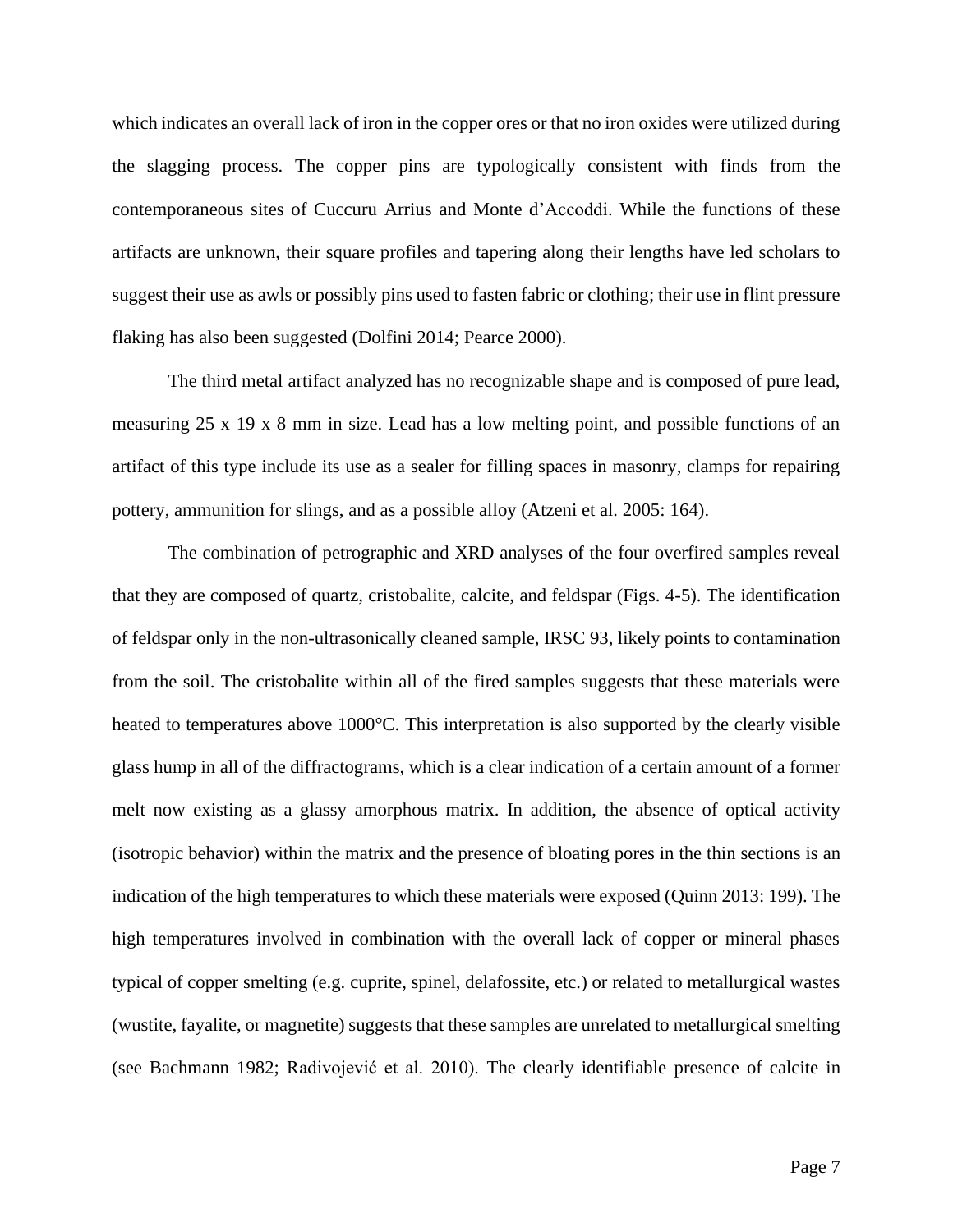samples IRSC 94 and IRSC 95 is likely due to soil contaminants within the pores of the artifacts that were not completely removed during ultrasonic cleaning. This interpretation is confirmed by the petrography showing that calcite is deposited in voids as micritic mass (Fig. 4; see Quinn 2013: 2017).

## **Discussion**

Metal technology first appears on Sardinia several centuries after its emergence in mainland Italy, and current discourse highlights the influence of mainland communities in facilitating the spread of knowledge of these practices to the island (Dolfini 2014: 497). This is further supported by the existence of contemporaneous Neolithic exchange networks connecting the islands of Sardinia and Corsica to the mainland, structured by the flow of obsidian and other goods and information less visible in the archaeological record (Freund and Batist 2014). Nonetheless, there is no evidence for the movement of metal objects through these networks, and evidence of insular production has taken form at several sites, including Terrina IV in east-central Corsica, where locally sourced copper artifacts, socketed crucibles, and slags have been dated to the mid-to-late fourth millennium BCE (Camps 1988; Pearce 2013).

On Sardinia, evidence for local production is tentative, and further archaeometric testing of apparent crucibles from Monte d'Accoddi and Terramaini as well as lead isotope analyses of Late Neolithic artifacts are warranted, building on a large body of discourse about Sardinian Bronze Age copper sourcing and connections with Cyprus and the wider Mediterranean world (e.g. Stos-Gale et al. 1997; Begemann et al. 2001). A broader point to be made is that if *in-situ* smelting did occur on Sardinia it would have been relatively simple, involving low-temperature processes carried out under poorly reducing conditions that would have resulted in little subsequent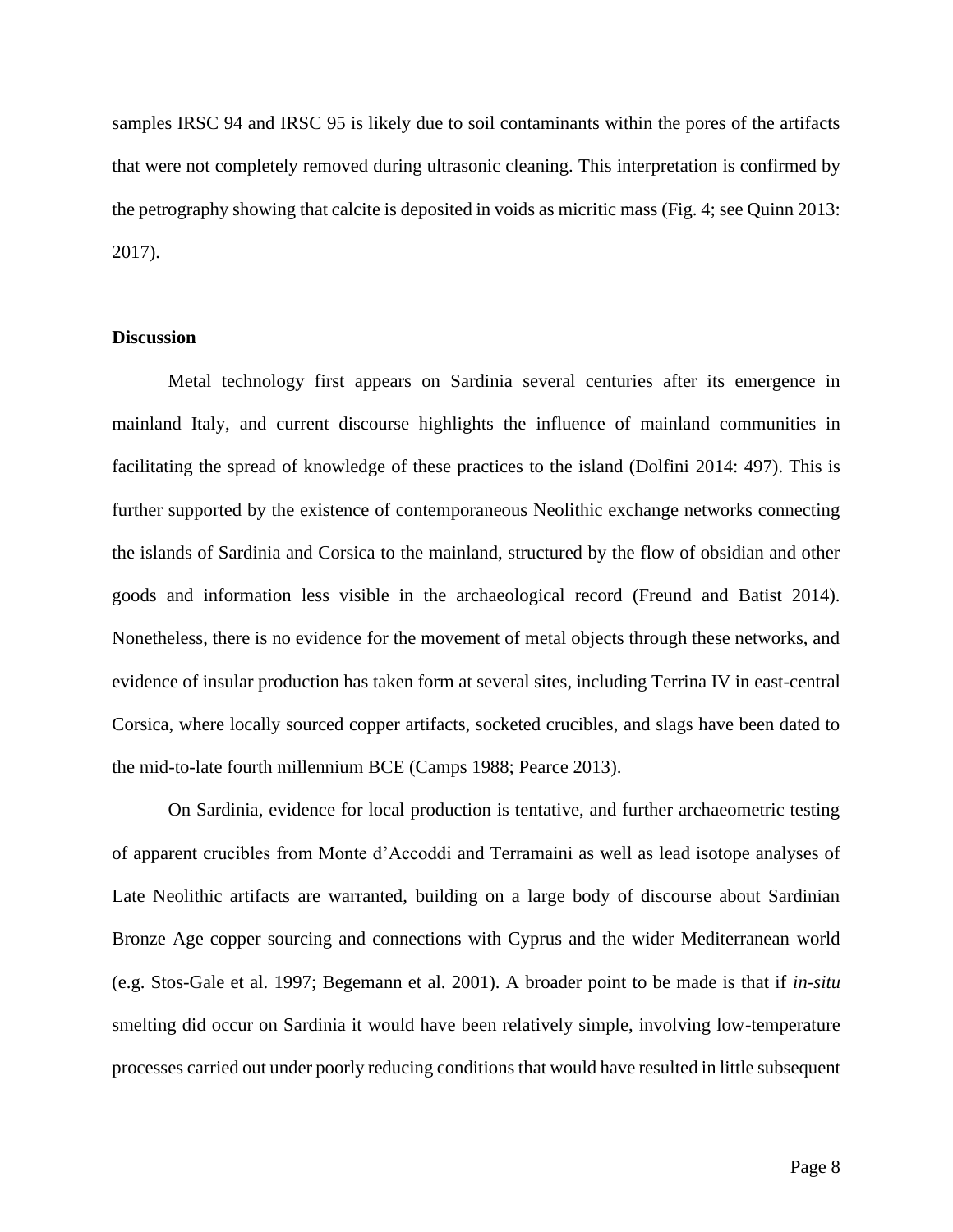slag (Roberts 2014: 430). During these early phases, metal artifacts were not widespread and likely had little cultural relevance beyond a few interspersed communities. However, over the course of the Chalcolithic from the third millennium BCE onward, the proliferation of these practices across the island and the development of distinct traditions of production would eventually have a profound impact on prehistoric lifeways.

#### *Contextualizing Metallurgy at Su Coddu*

This study demonstrates the presence of both copper and lead-based metal artifacts at Su Coddu as early as the mid-to-late fourth millennium BCE. The copper pins analyzed in this study lack any appreciable quantity of arsenic. Arsenical copper alloys are known from sites in later time periods; however, Atzeni et al. (2005: 118) argue that in many cases they were inadvertently smelted together as a result of arsenic minerals being present in the ores. If this is true, then the copper artifacts from Su Coddu are not derived from the same ore sources often utilized in later time periods.

The presence of an unshaped piece of lead at Su Coddu is unique because it predates the earliest known artifact of its type on the island, which comes from the Abealzu Copper Age site of Corte Noa several centuries later, consisting of a gallery grave with both silver rings and "scraps of lead" (Melis 2000: 83; Usai 2005: 262). The precocious presence of lead at Su Coddu could be related to the site's close proximity to available sources of ore, taking form as lead-zinc Hercynian vein deposits roughly 30 km northeast of the site (see Valera and Valera 2005).

While metal artifacts are well documented during the Ozieri phases of the Late Neolithic, it is not well understood how and where these artifacts were first produced. Su Coddu has consistently been cited as possessing evidence of *in situ* smelting during the Late Neolithic based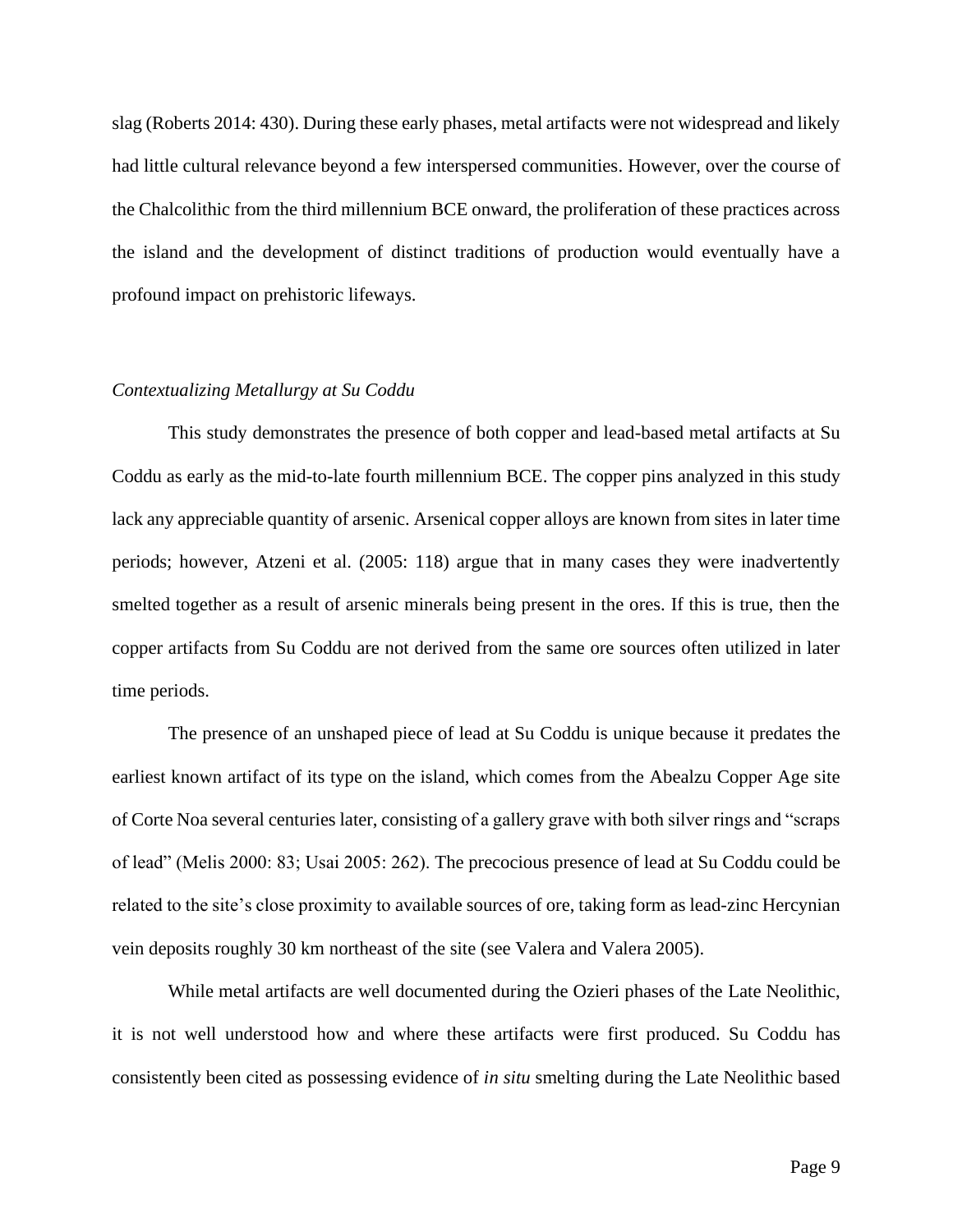on the recovery of numerous pieces of metallurgical slag, but XRD analyses in this study reveal that these "slags" are unrelated to metallurgical activities and are best characterized as ceramic pyrotechnology. The mineralogical composition of the fired artifacts matches well with similar archaeometric analyses of ceramic wall coatings within mud-brick structures from the Canelles area of Su Coddu (Fig. 6). These wall coatings consist of a combination of multiple layers, including: a) a coarse coat of locally sourced Tertiary fossiliferous marly clay high in quartz and K-feldspars; b) a fine coat of the same marly clays; and c) a very thin limewash patina rich in calcite (Melis and Santacreu 2017; Santacreu et al. 2016). The large quantity of overfired material throughout the residential structures of the site further supports the conclusion that they are burnt wall coatings related to residential construction; since they are found across multiple structures, a single destruction event is possible.

#### **Conclusions**

This study characterizes the metallurgical and pyrotechnological evidence from the site of Su Coddu/Canelles in south-central Sardinia (ca. 3400-2850 BCE), and in doing so reveals the presence of copper and lead-based artifacts. While Su Coddu has long been thought to provide evidence of *in situ* smelting practices in its earliest phases of occupation, this study shows that the evidential bases on which these claims were made are unreliable.

Despite the presence of metal artifacts in Late Neolithic Sardinia, the results of this study further highlight the lack of contemporaneous, unequivocal evidence for copper, silver, or leadbased smelting anywhere on the island. Additional isotopic and elemental sourcing work on pre-Nuragic artifacts is therefore of critical importance in addressing questions about the nature of early metallurgical practices and their effects on the social and cultural development of prehistoric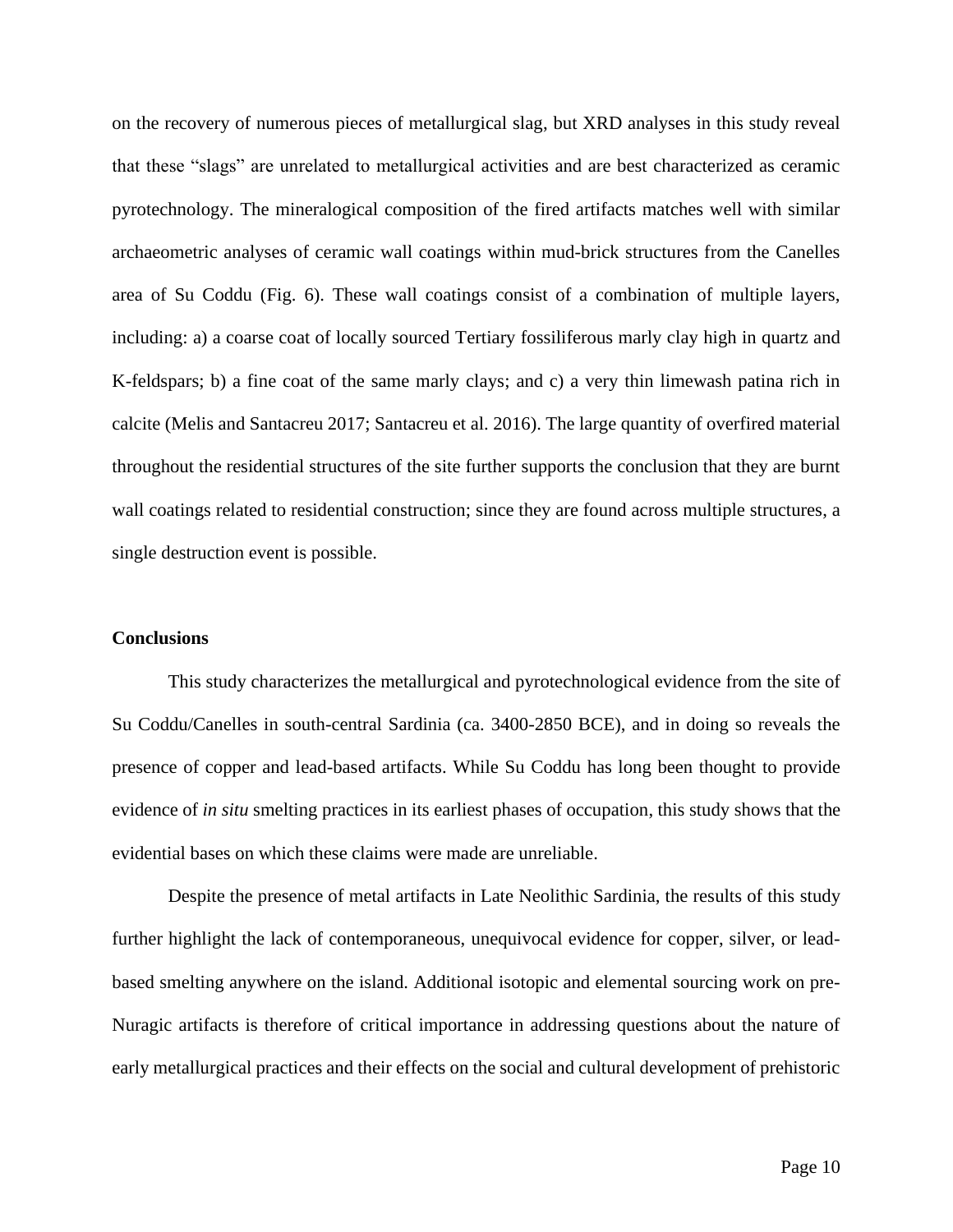communities (cf. Pearce 2016). These results in combination contribute not only to understanding early metallurgical practices in prehistoric Sardinia, but are also relevant in reconstructing the events that have shaped the life history of one of the most important prehistoric sites on the island.

# **Acknowledgments**

We gratefully acknowledge the Soprintendenza per i Beni Archeologici per le Province di Cagliari e Oristano and specifically Dott. Fausto Martino and Dott.ssa Gianfranca Salis for assistance in obtaining permission to export artifacts to Germany for analysis. S.A. and C.B. would also like to acknowledge the Excellence Initiative of the Eberhard Karls Universität Tübingen and the Ministry for Science, Research, and Art of Baden-Württemberg for the generous support they provided to this research. We would also like to thank Lars Heinze for his help in editing several of the figures.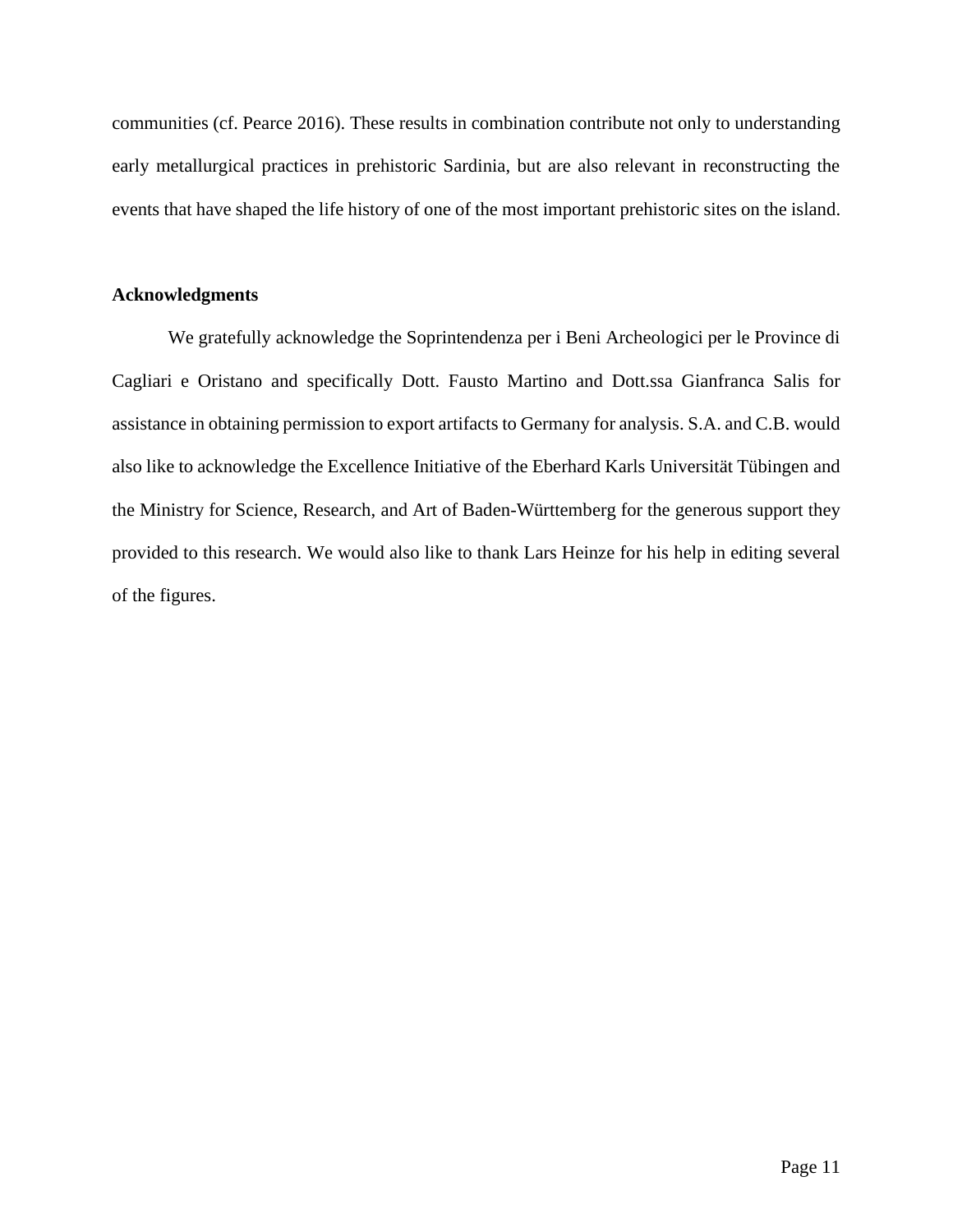# **References**

Atzeni, C, Massidda, L, Sanna, U (2005) Investigations and results. In: Lo Schiavo, F, Giumlia-Mair, A, Sanna, U, Valera, R (eds) Archaeometallurgy in Sardinia: From the origins to the beginning of the Early Iron Age. Éditions Monique Mergoil, Montagnac, pp 115-183.

Bachmann, HG (1982) The identification of slags from archaeological sites. Institute of Archaeology, London.

Begemann, F, Schmitt-Strecker, S, Pernicka, E, Lo Schiavo, F (2001) Chemical composition and lead isotopy of copper and bronze from Nuragic Sardinia. Eur J Archaeol 4(1):43-85.

Camps, G (1988) Terrina et le Terrinien: Recherches sur le Chalcolithique de la Corse. Collections de l'École Française de Rome 109. École Française, Rome.

Caponetti, E, Francesco, A, Martino, DC, Saladino, ML, Ridolfi, S, Chirco, G, Berrettoni, M, Conti, P, Bruno, N, Tusa, S (2017) First discovery of orichalcum ingots from the remains of a 6th century BC shipwreck near Gela (Sicily) seabed. Mediter Archaeol and Archaeometry 17(2):11-18.

Charalambous, A, Kassianidou, V, Papasavvas G (2014) A compositional study of Cypriot bronzes dating to the Early Iron Age using portable X-ray fluorescence spectrometry (pXRF). J Archaeol Sci 46:205-216.

Charlton, MF, Crew, P, Rehren, Th, Shennan, SJ (2010) Explaining the evolution of ironmaking recipes – An example from northwest Wales. J Anthropol Archaeol 29:352-367.

Dolfini, A (2013) The Neolithic beginnings of metallurgy in the central Mediterranean region. Accordia Res Papers 13:131-151.

Dolfini, A (2014) Early metallurgy in the central Mediterranean. In: Roberts, B, Thornton, CP (eds) Archaeometallurgy in global perspective. Springer, New York, pp 473-506.

Freund, KP, Batist Z (2014) Sardinian obsidian circulation and early maritime navigation in the Neolithic as shown through social network analysis. J Island Coastal Archaeol 9:364-380.

Humphris, J, Rehren, Th (2013) The world of iron. Archetype, London.

Kassianidou, V, Knapp, AB (2005) Archaeometallurgy in the Mediterranean: the social context of mining, technology, and trade. In: Blake, E, Knapp, AB (eds) The archaeology of Mediterranean prehistory. Blackwell Publishing, Malden, pp 215-251.

Liritzis, I, Zacharias, N (2011) Portable XRF of archaeological artifacts: current research, potentials and limitations. In: Shackley, MS (ed) X-ray fluorescence spectrometry (XRF) in geoarchaeology. Springer, New York, pp 109-142.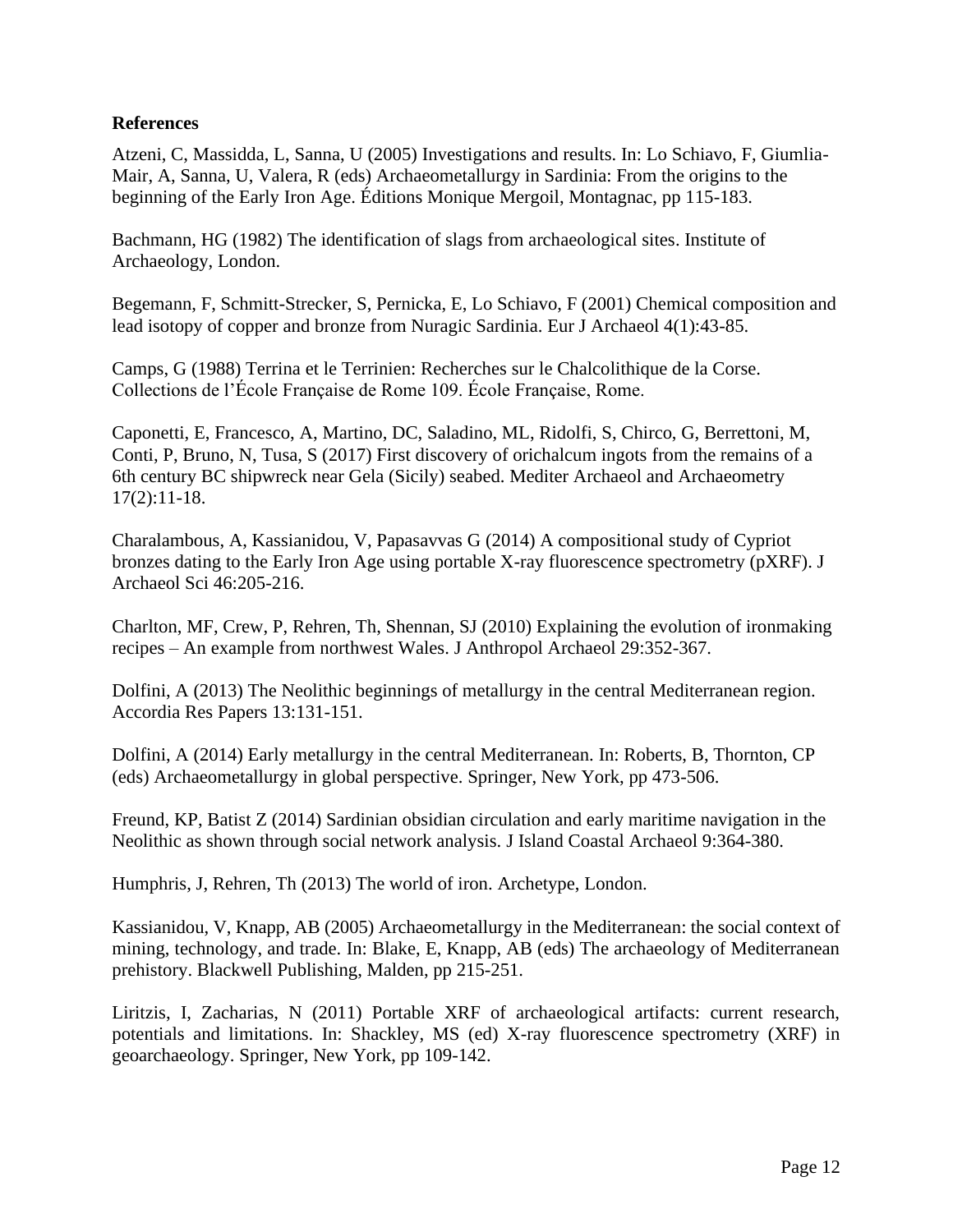Lo Schiavo, F (1989) Le origini della metallurgia ed il problema della metallurgia nella cultura di Ozieri. In: Dettori Campus, L (ed) La cultura di Ozieri. Problematiche e nuove acquisizioni. Atti del I Convego di Studio Ozieri, Gennaio 1986-Aprile 1987. Il Torchietto, Ozieri, pp 279-293.

Maggetti, M (1982) Phase analysis and its significance for technology and origin. In: Olin, JS, Franklin, AD (eds) Archaeological ceramics*.* Smithsonian Institute Press, Washington D.C., pp 121-133.

Maggetti, M (1994) Mineralogical and petrographical methods for the study of ancient pottery. In: Buragato, F, Grubessi, O, Lazzarini, L (eds) 1 st European workshop on archaeological ceramics. Università degli Studi di Roma La Sapienza, Rome, pp 23-35.

Malone, C (2003) The Italian Neolithic: A synthesis of research. J World Prehist 17(3):235-312.

Mameli, P, Mongelli, G, Oggiano, G, Rovina, D (2013) First finding of Early Medieval iron slags in Sardinia (Italy): a geochemical–mineralogical approach to insights into ore provenance and work activity. Archaeometry 56(3):406-430.

Manunza MR (2005) La vita a Soleminis nella preistoria. In: Manunza, MR (ed) Cuccuru Cresia Arta. Indagini archeologiche a Soleminis. Grafica del Parteolla, Dolianova, pp 27-39.

Manunza, MR (2007-2012) Nuovi scavi a Su Coddu - Canelles (Selargius - CA). Notizia preliminare. Quaderni 23:8-27.

Manunza, MR, Lecca, A, Atzeni, C, Massidda, L (2005-2006) Lo scavo del Lotto Deiana nel Villaggio di Su Coddu - Selargius (CA). Quaderni 22-I:3-49.

Maritan, L (2004) Archaeometric study of Etruscan-Padan type pottery from Veneto region: petrographic, mineralogical and geochemical-physical characterisation. Eur J Mineral 16:297- 307.

Melis, MG (2000) L'Età del Rame in Sardegna: Origine ed evoluzione aspetti autoctoni. Soter Editrice, Villanova Monteleone.

Melis, MG (2005) Nuovi dati dall'insediamento preistorico di Su Coddu-Canelles (Selargius, Cagliari). In: Attema, P, Njiboer, A, Zifferero, A (eds) Papers in Italian archaeology VI: Communities and settlements from the Neolithic to the Early Medieval Period. British Archaeological Reports International Series 1452, Vol. II. Archaeopress, Oxford, pp 554-560.

Melis, MG (2009) L'Eneolitico antico, medio ed evoluto in Sardegna: dalla fine dell'Ozieri all'Abealzu. In: Atti della XLIV Riunione Scientifica: La preistoria e la protostoria della Sardegna, Vol. I. Istituto Italiano di Preistoria e Protostoria, Firenze, pp 81-109.

Melis, MG, Quarta, G, Calcagnile, L, D'Elia, M (2007) L'inizio dell'Età del Rame in Sardegna. Nuovi contributi cronologici. Rivista di Scienze Preistoriche LVII:185-200.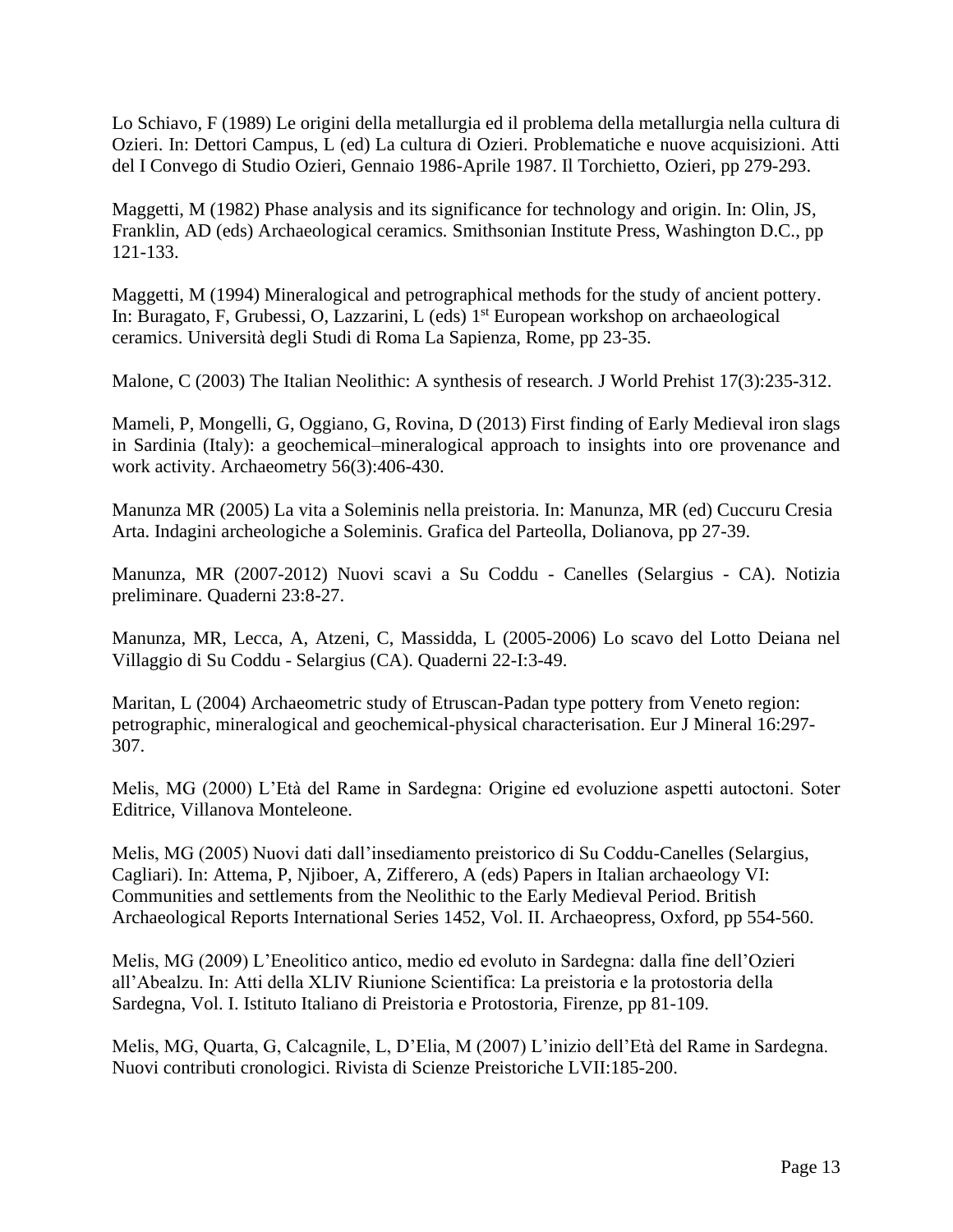Melis, MG, Santacreu, DA (2017) Archaeometric analysis of wall coatings from the Chalcolithic site of Su Coddu (Sardinia, Italy). Mediter Archaeol and Archaeometry 17(3):191-200.

Nodari, L, Marcuz, E, Maritan, L, Mazzoli, C, Russo, U (2007) Hematite nucleation and growth in the firing of carbonate-rich clay for pottery production. *J Eur Ceramic Soc* 27:4665-4673.

Orfanou, V, Rehren, Th (2015) A (not so) dangerous method: pXRF vs. EPMA-WDS analyses of copper-based artefacts. J Island Coastal Archaeol 7:387-397.

Pearce, M (2000) What this awl means: understanding the earliest Italian metalwork. In: Ridgway, D, Serra Ridgway, FR, Pearce, M, Herring, E, Whitehouse, R, Wilkins, J (eds) Ancient Italy in its Mediterranean settings: Studies in honour of Ellen Macnamara. Accordia Research Institute, London, pp 67-73.

Pearce, M (2013) The absolute chronology of site IV at Terrina (Aléria, Haute-Corse) and early metallurgy on Corsica and Sardinia. Accordia Res Papers 12(2009-2012):41-55.

Pearce, M (2016) Archaeology and archaeometallurgy: some unresolved areas in the interpretation of analytical data. STAR 2(1):46-53.

Quinn, PS (2013) Ceramic petrography. The interpretation of archaeological pottery and related artefacts in thin section. Archaeopress, Oxford.

Radivojević, M, Rehren, Th, Pernicka, E, Šljivar, D, Brauns, M, Borić, D (2010) On the origins of extractive metallurgy: new evidence from Europe. J Archaeol Sci 37:2775-2787.

Roberts, B (2014) Production networks and consumer choice in the earliest metal of western Europe. In: Roberts, B, Thornton, CP (eds) Archaeometallurgy in global perspective. Springer, New York, pp 423-446.

Santacreau, DA, Melis, MG, Vicens, GM (2016) Landscape construction in southern Sardinia in the 4th millennium BC: an approach using clay procurement. Periodico di Mineralogia 85:137- 152.

Shalev, S, Caspi, EN, Shilstein, S, Paradowska, AM, Kockelmann, W, Kan-Cipor Meron, T, Levy, Y (2014) Middle Bronze Age II battle axes from Rishon Lezion, Israel: archaeology and metallurgy. Archaeometry 56(2):279-295.

Skeates, R (1993) Early metal-use in the central Mediterranean region. Accordia Res Papers 4:5- 48.

Speakman, RJ, Shackley, MS (2013) Silo science and portable XRF in archaeology: a response to Frahm. J Archaeol Sci 40(2):1435-1443.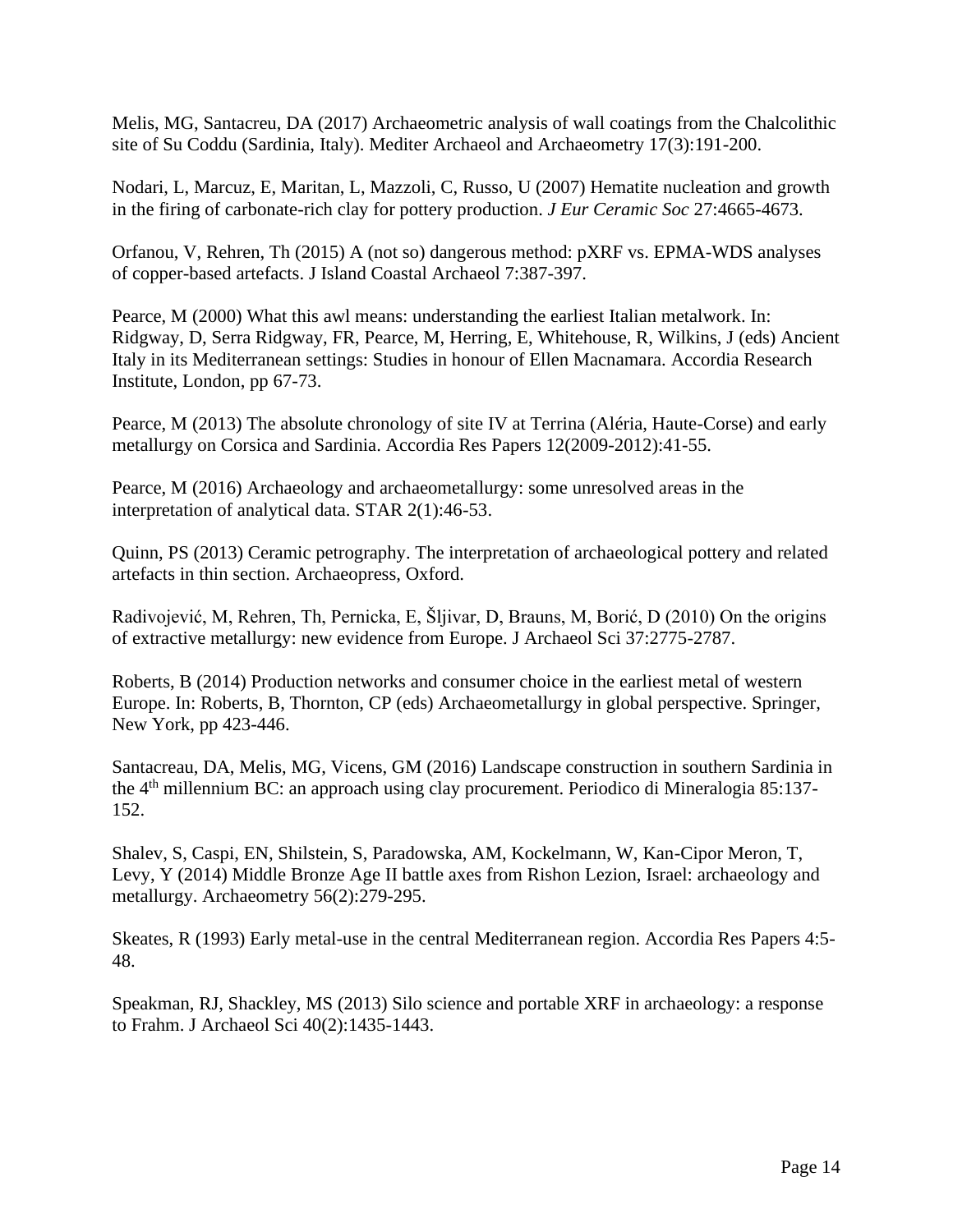Stos-Gale, ZA, Maliotis, G, Gale, NH, Annetts, N (1997) Lead isotope characteristics of the Cyprus copper ore deposits applied to provenance studies of copper oxhide ingots. Archaeometry 39(1):83-123.

Tykot, RH (2016) Using nondestructive portable X-ray fluorescence spectrometers on stone, ceramics, metals, and other materials in museums: advantages and limitations. Appl Spectrosc 70(1):42-56.

Ugas, G, Lai, G, Usai, L (1985) L'insediamento prenuragico di Su Coddu (Selargius - Ca). Notizia preliminare sulle campagne di scavo 1981-1984. Nuovo Bollettino Archeologico Sardo 2:7-40.

Ugas, G, Usai, L, Nuvoli, MP, Lai, G, Marras MG (1989) Nuovi dati sull'insediamento di Su Coddu-Selargius. In: Dettori Campus, L (ed) La cultura di Ozieri. Problematiche e nuove acquisizioni. Atti del I Convego di Studio Ozieri, Gennaio 1986-Aprile 1987. Il Torchietto, Ozieri, pp 239-278.

Usai, L (2005) Pre-Nuragic metallurgy records. In: Lo Schiavo, F, Giumlia-Mair, A, Sanna, U, Valera, R (eds) Archaeometallurgy in Sardinia: From the origins to the beginning of the Early Iron Age. Éditions Monique Mergoil, Montagnac, pp 257-276.

Valera, PG, Valera, RG (2005) Outline of geology and mineral deposits of Sardinia. In: Lo Schiavo, F, Giumlia-Mair, A, Sanna, U, Valera, R (eds) Archaeometallurgy in Sardinia: From the origins to the beginning of the Early Iron Age. Éditions Monique Mergoil, Montagnac, pp 35-42.

Vianello, A, Tykot, RH (2017) Investigating technological changes in copper-based metals using portable XRF analysis. A case study in Sicily. Open Archaeol 3:392-408.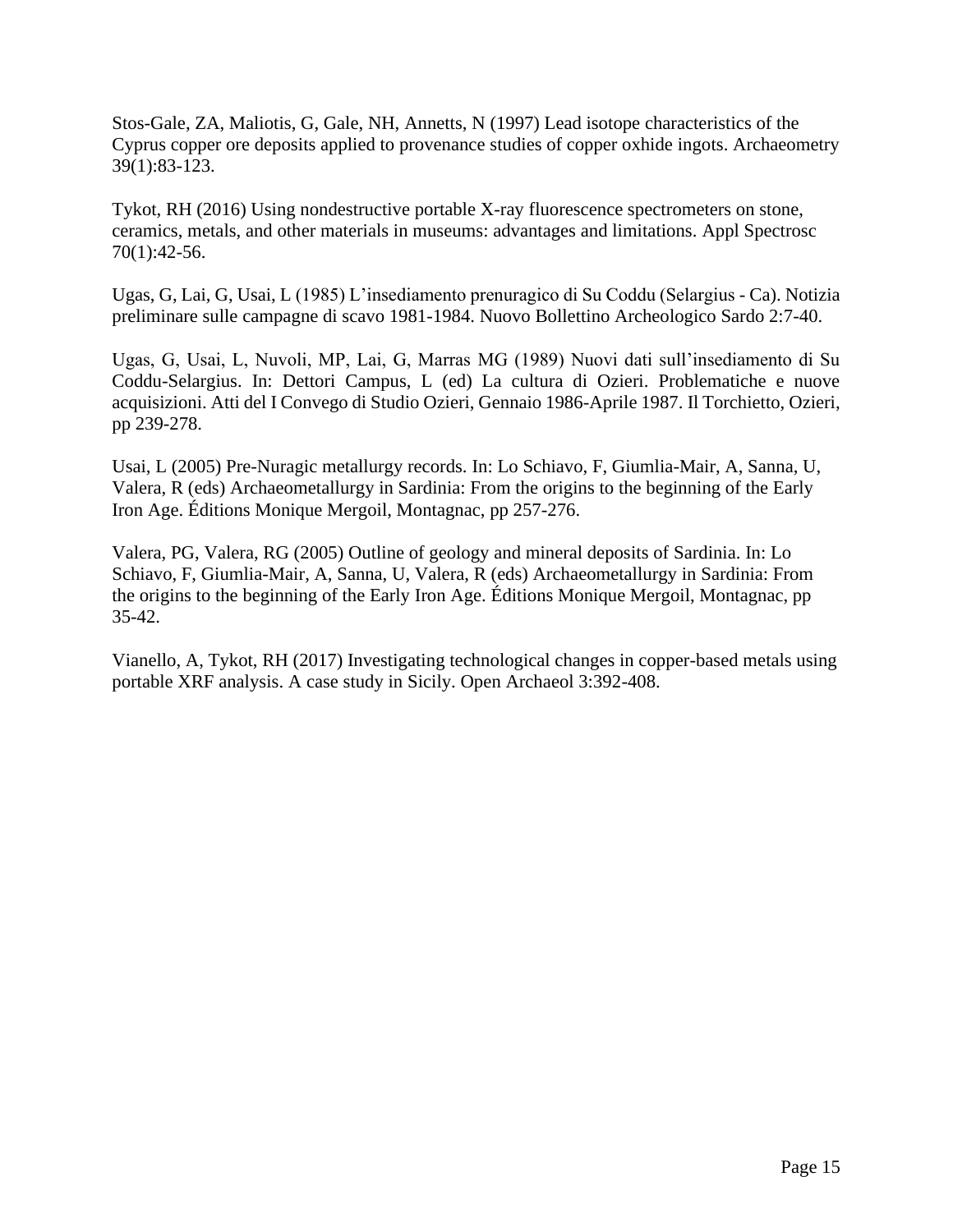# **Tables**

| <b>Sample</b><br><b>Number</b> | <b>Dating</b>     | <b>Material</b>           | <b>Provenience</b>                             |  |  |  |
|--------------------------------|-------------------|---------------------------|------------------------------------------------|--|--|--|
| <b>IRSC 58</b>                 | Ozieri/Sub Ozieri | <b>Metal Pin</b>          | <b>Bag 196</b><br><b>US 671</b><br>Inv. 200189 |  |  |  |
| IRSC <sub>59</sub>             | Ozieri/Sub Ozieri | <b>Metal Pin</b>          | Bag 173<br><b>US 546</b><br>Inv. 200188        |  |  |  |
| IRSC <sub>60</sub>             | Ozieri/Sub Ozieri | <b>Unshaped Metal</b>     | Bag 83<br><b>US 346</b>                        |  |  |  |
| IRSC <sub>93</sub>             | Ozieri/Sub Ozieri | <b>Overfired Material</b> | Pozzo 23A<br>Strada D<br><b>US 95</b>          |  |  |  |
| IRSC 94                        | Ozieri/Sub Ozieri | <b>Overfired Material</b> | Bag 173<br><b>US 567</b><br>Inv. R2663         |  |  |  |
| <b>IRSC 95</b>                 | Ozieri/Sub Ozieri | <b>Overfired Material</b> | Bag 173<br><b>US 542</b><br>Inv. R2093         |  |  |  |
| <b>IRSC 96</b>                 | Ozieri/Sub Ozieri | <b>Overfired Material</b> | Bag 173<br><b>US 528</b><br>Inv. R1599         |  |  |  |

**Table 1** Contextual information about artifacts analyzed in this study. Inv: Inventory number

| <b>Sample</b><br><b>Number</b> | Length<br>$(in \, mm)$ | Width<br>$(in \, mm)$ | <b>Thickness</b><br>$(in \, mm)$ | <b>Type</b> | Chemical Composition (wt $\% \pm std$ ) |               |                |               |              |                |    | <b>Total</b> |
|--------------------------------|------------------------|-----------------------|----------------------------------|-------------|-----------------------------------------|---------------|----------------|---------------|--------------|----------------|----|--------------|
|                                |                        |                       |                                  |             | Ag                                      | As            | Cu             | Fe            | Pb           | Sn             | Zn | (9/0)        |
| IRSC <sub>58</sub>             | 62                     |                       |                                  | Pin         |                                         | $0.2 \pm 0$   | $98.8 \pm 0.2$ | $0.2 \pm 0.1$ | $0.1 \pm 0$  | $\Omega$       |    | 99.3         |
| IRSC 59                        | 72                     |                       | ∠                                | Pin         |                                         | $0.3 \pm 0.1$ | $97.2 \pm 0.2$ | $1.6 \pm 0.2$ | $0.1 \pm 0$  | $\Omega$       |    | 99.3         |
| IRSC <sub>60</sub>             | 25                     | 19                    | 8                                | Unshaped    |                                         |               | 0              |               | $99.9 \pm 0$ | $\overline{0}$ |    | 99.9         |

**Table 2** pXRF results of analyses of three metal artifacts from Su Coddu. Note that each artifact was analyzed three times and the average weight percentages and associated standard deviations are reported.